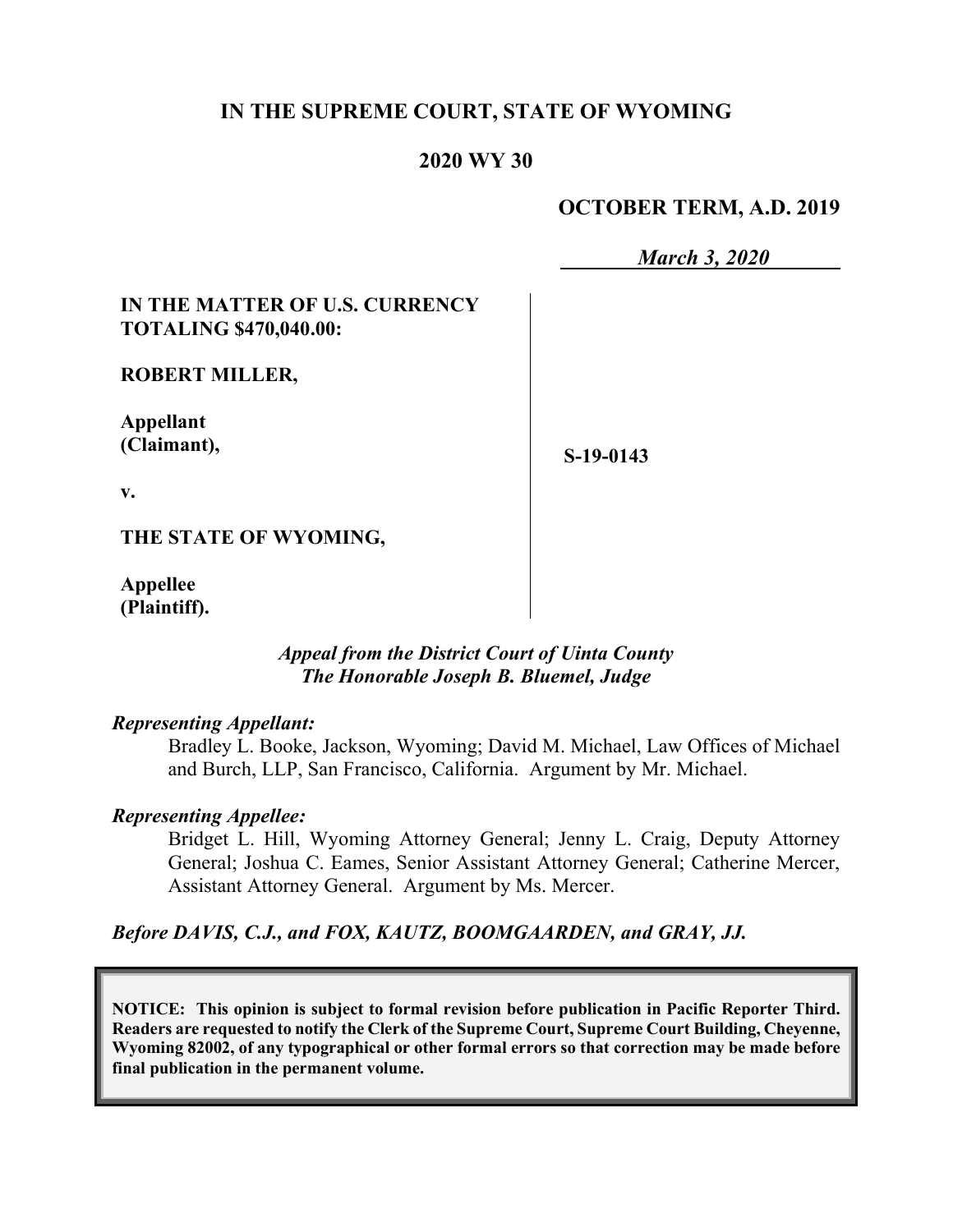#### **BOOMGAARDEN, Justice.**

[¶1] The State of Wyoming seized \$470,040 in United States currency from Robert Miller in November 2013. The district court forfeited the currency to the State under the Wyoming Controlled Substances Act, Wyo. Stat. Ann. §§ 35-7-[1](#page-1-0)001 to -1060.<sup>1</sup> The dispositive issue is whether the State's 270-day (nine-month) delay in instituting civil forfeiture proceedings violated the statutory requirement that the State institute such proceedings "promptly" and Mr. Miller's right to due process under the United States Constitution. Applying the four-factor balancing test from *Barker v. Wingo*, 407 U.S. 514, 92 S.Ct. 2182, 33 L.Ed.2d 101 (1972), to assess Mr. Miller's statutory and constitutional rights, we conclude the State unreasonably delayed filing the action. We therefore reverse and remand for dismissal with prejudice.

#### *ISSUE*

[¶2] Mr. Miller raises eight issues on appeal, the first of which is dispositive and which we restate as follows:

> Should this action have been dismissed because it was not instituted "promptly" as required by W.S. § 35-7-1049(c) and the Due Process Clause of the United States Constitution?[2](#page-1-1)

### *FACTS*

### *The Seizure*

[¶3] The facts underlying the seizure, though not directly at issue, provide important context for the proceedings. On the evening of November 18, 2013, Wyoming Highway

<span id="page-1-1"></span><span id="page-1-0"></span><sup>&</sup>lt;sup>1</sup> Because the State seized the currency from Mr. Miller in 2013, this appeal concerns the 2013 version of § 35-7-1049. In 2016, the legislature made sweeping changes to the statute, including many of the provisions central to this appeal. 2016 Wyo. Sess. Laws, ch. 1, § 2 (specifying the amendments apply "to seizures of property which occur on or after July 1, 2016 and to any forfeiture<sup>[]</sup> proceedings related to property seized on or after July 1, 2016"). For example, in 2013, the statute required the State to institute forfeiture proceedings "promptly." Wyo. Stat. Ann. § 35-7-1049(c) (LexisNexis 2013). Now the statute requires the State to bring a forfeiture action "within one hundred twenty (120) days from the date of seizure or within thirty (30) days following the completion of any criminal prosecution relating to the seizure, whichever is later." 2016 Wyo. Sess. Laws, ch. 1, § 1; Wyo. Stat. Ann. § 35-7-1049(d) (LexisNexis 2019). <sup>2</sup> Mr. Miller mentioned the Wyoming Constitution in several pleadings, but he did not advance a due process argument under the state constitution in the district court. He references the Wyoming Constitution only in passing on appeal. "It is usually essential to raise state constitutional claims in the lower court to warrant our review on appeal." *Sheesley v. State*, 2019 WY 32, ¶ 16 n.6, 437 P.3d 830, 838 n.6 (Wyo. 2019) (citation omitted). Even setting that issue aside, Mr. Miller "has not provided 'well founded legal reasons' justifying resort to independent state grounds[.]" *Id.* ¶ 16, 437 P.3d at 838. We therefore review his due process claim solely under the United States Constitution.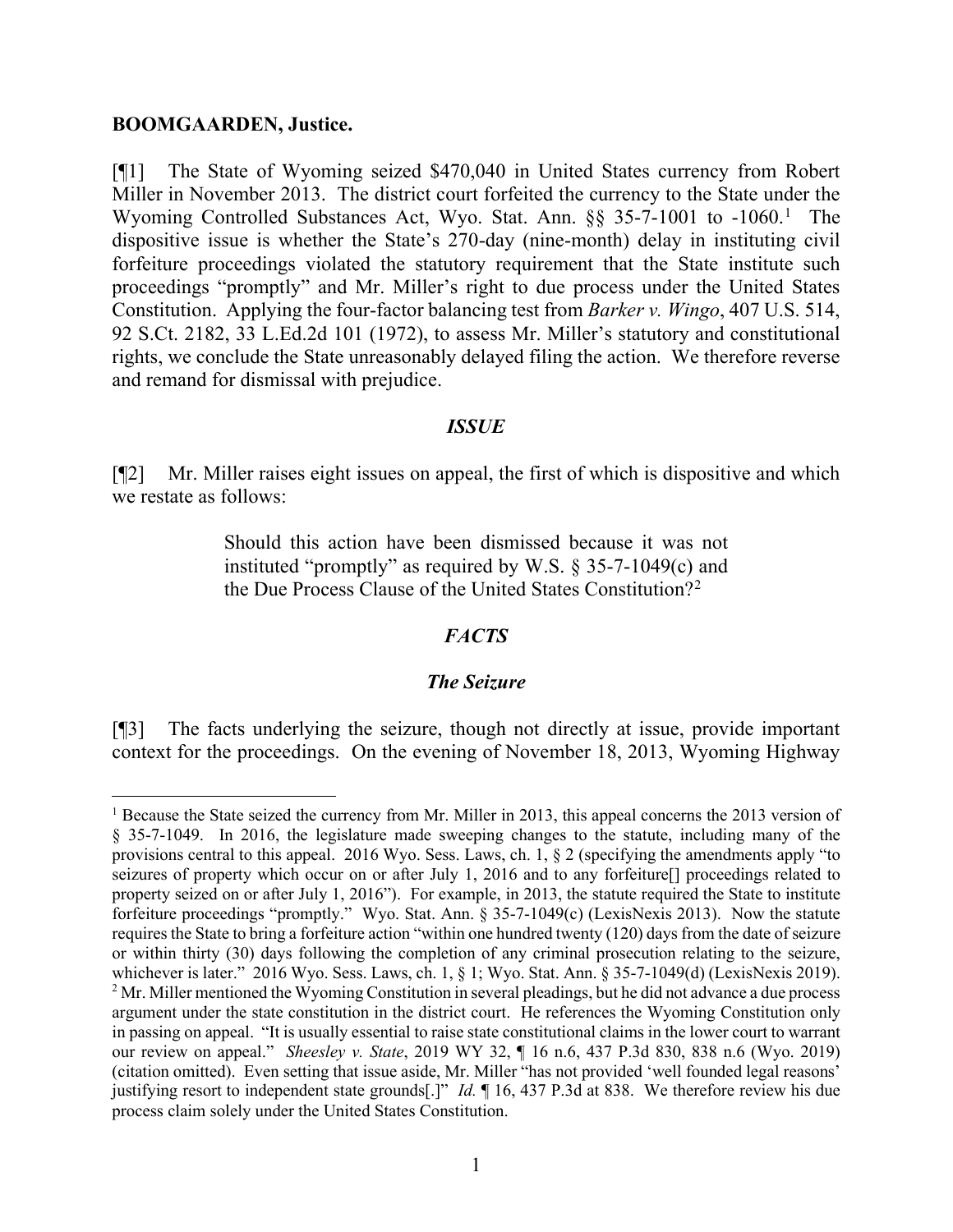Patrol Trooper Brandon Dyson stopped Mr. Miller for speeding on Interstate 80 in Uinta County, Wyoming. Mr. Miller, the sole occupant of the car, told Trooper Dyson that the car was a rental and he was traveling from Reno, Nevada to his home in Illinois. Mr. Miller provided Trooper Dyson his Illinois driver's license and rental car agreement. The agreement reflected the car had been rented two days earlier in Fresno, California. Trooper Dyson invited Mr. Miller to sit in the passenger seat of his patrol car while Trooper Dyson wrote him a citation.

[¶4] While Trooper Dyson completed the citation, they chatted about Mr. Miller's reason for visiting Fresno and his travel itinerary. Trooper Dyson noticed what he considered signs of nervousness and deception. Trooper Dyson asked for and received permission from Mr. Miller to ask some additional questions after completing the traffic stop. Mr. Miller denied having anything illegal in the car and gave Trooper Dyson permission to search it. When Trooper Dyson pulled back the carpet lining along the right side of the trunk, he discovered a manila envelope in the void behind the trunk lining. The envelope contained rubber-banded bundles of currency. He saw at least one more manila envelope in the void behind the lining. He returned to his patrol car and read Mr. Miller his *Miranda* rights. Mr. Miller stated he wanted to talk to a lawyer.

[¶5] Trooper Dyson searched the car further and found nine manila envelopes containing a total of \$470,000 in the rear quarter panels. Mr. Miller also had \$40 in his possession. Trooper Dyson learned from the El Paso Intelligence Center and an officer in California that Mr. Miller had ties to a case involving large quantities of LSD and LSD precursor in California. [3](#page-2-0) A Wyoming Division of Criminal Investigation task force officer contacted the Wyoming Attorney General's Office later that night and received authorization to seize the currency under Wyoming's civil forfeiture statute.

# *The State's Complaint and Mr. Miller's Answer*

[¶6] The State filed its *Verified Complaint for Forfeiture In Rem* 270 days after the seizure, on August 15, 2014. The complaint alleged the currency had been lawfully seized pursuant to a probable cause determination by the Wyoming Attorney General, and therefore complied with Wyo. Stat. Ann. § 35-7-1049(b)(iii). The complaint further alleged the currency was subject to forfeiture because it "was used, or intended for use, in the delivery or receipt of controlled substances, or was otherwise used to facilitate a violation of the Wyoming Controlled Substances Act."

[¶7] Mr. Miller answered the complaint, generally denying that the currency was subject to forfeiture. Among fifteen affirmative defenses, he asserted he had "an innocent possessory and/or ownership interest" in the currency because it "derived from legitimate activities," the complaint was barred by the applicable statute of limitations, and the State

<span id="page-2-0"></span><sup>&</sup>lt;sup>3</sup> Further investigation "revealed that the connection was eight to nine years old."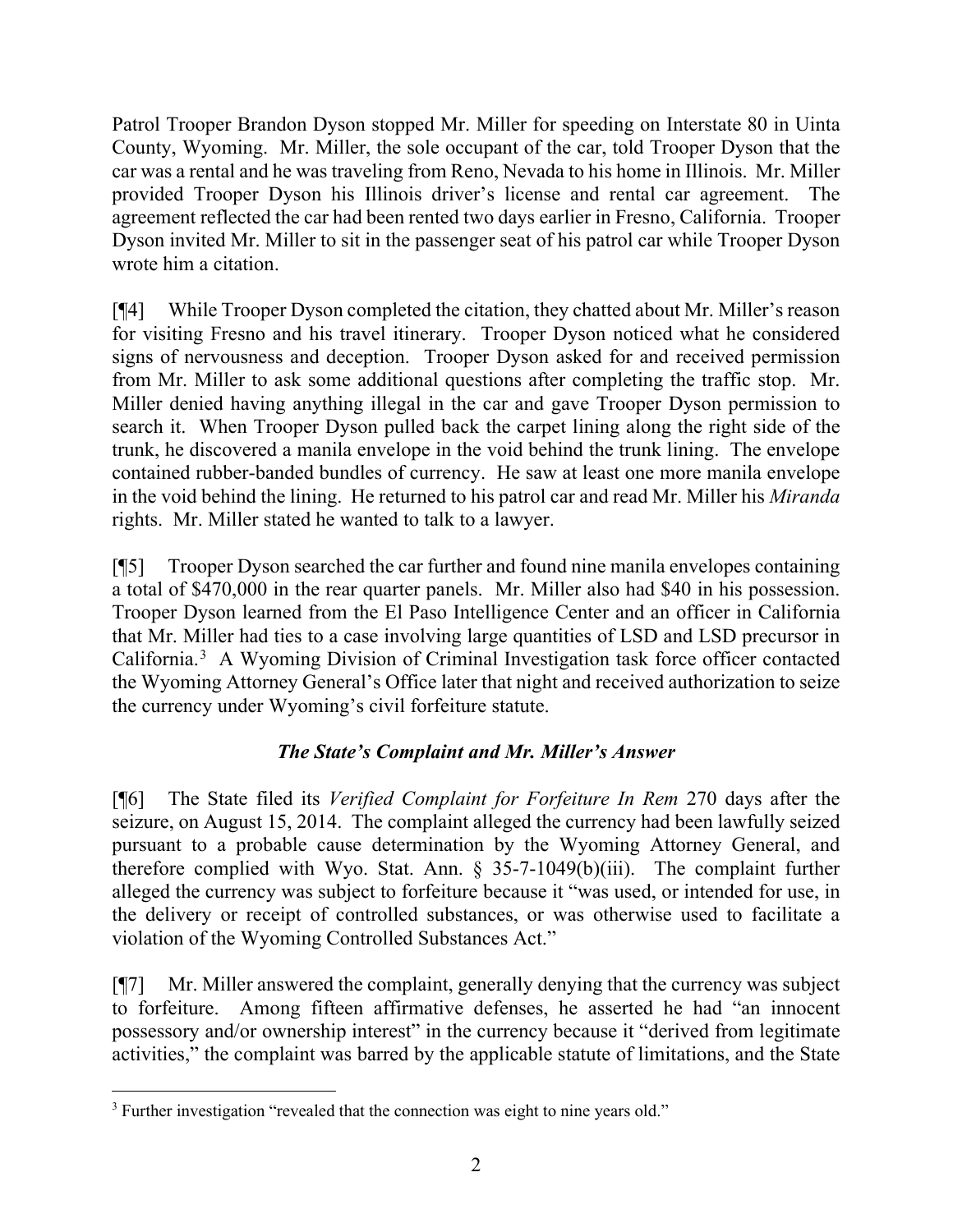had "violated its statutory and federal and state constitutional obligations to initiate the action promptly."

## *Mr. Miller's Motion to Dismiss*

[¶8] Mr. Miller moved to dismiss the case a couple of months later on grounds that the State's delay in instituting proceedings violated his due process rights under the United States Constitution. He asked the court to evaluate whether his right to due process had been violated using the four-factor *Barker* test, as set forth in *United States v. Eight Thousand Eight Hundred & Fifty Dollars (\$8,850) in U.S. Currency*, 461 U.S. 555, 103 S.Ct. 2005, 76 L.Ed.2d 143 (1983). He argued the *Barker* factors weighed against the State, citing the North Dakota Supreme Court's decision in *State v. One Black 1989 Cadillac VIN 1G6DW51Y8KR722027*, 522 N.W.2d 457 (N.D. 1994), in support of his position.

[¶9] Mr. Miller attached two exhibits to his motion. First, he attached an affidavit from one of his attorneys summarizing a January 27, 2014, telephone conversation with the State's attorney. The affidavit reflected that during the conversation, defense counsel "emphasized his concerns about due process with regard to the Wyoming forfeiture statutes" and expressed "his serious concern about delay in instituting a forfeiture action." The State's attorney advised defense counsel "of her belief that the Wyoming statutory regime allowed one year after seizure within which to file a forfeiture petition[.]"

[¶10] Second, he attached a copy of two emails between the State's attorney and his counsel regarding a June 27, 2014, telephone conversation. In the first email, dated June 27, the State's attorney referenced their conversation earlier that afternoon and reiterated that she intended to file a complaint for forfeiture of the \$470,040. Then she extended a settlement offer to Mr. Miller. The State was "willing to return 10% of the funds in exchange for [Mr. Miller's] voluntary relinquishment of his claim to the rest of the money." If there was any information Mr. Miller was "willing and able to provide that might demonstrate a legitimate source of the funds," the State would be willing to consider it in the course of any settlement negotiations. The State's attorney asked defense counsel to inform her of Mr. Miller's acceptance or rejection of the offer and whether Mr. Miller might be willing or able to provide additional information.

[¶11] In the second email, dated June 28, defense counsel responded less than enthusiastically to the settlement offer, stating he would "certainly discuss [it] with my client although it seems a bit premature to contemplate settlement at this time." He noted there were "a number of issues we will need to consider in that regards, including my own concerns with due process issues created by Wyoming law (or the absence of any law establishing procedural safeguards) and the probable cause burdens borne by the government in any forfeiture case." He informed the State's attorney that he would "get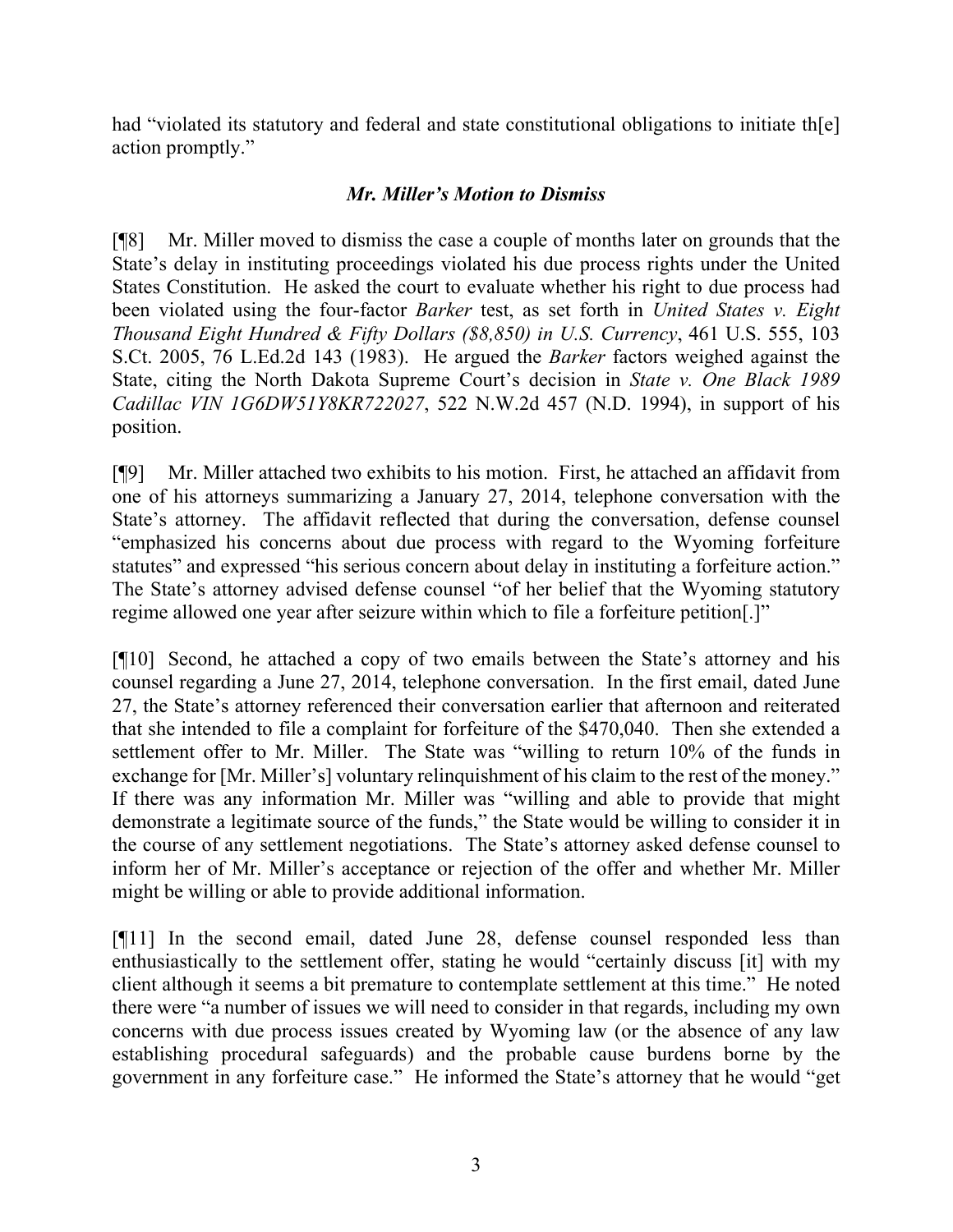back to [her] about the offer" and "look[ed] forward to receiving" the State's forfeiture complaint.

# *The State's Response*

[¶12] The State opposed Mr. Miller's motion to dismiss on grounds that he lacked standing to participate in the proceedings, the statute of limitations to file the forfeiture action was one year under Wyo. Stat. Ann.  $\S$  1-3-105(a)(v)(D), and its initiation of proceedings 270 days after the seizure did not violate Mr. Miller's due process rights because the *Barker* factors weighed in its favor. The State identified two reasons for the delay: state and federal criminal investigations and the settlement offer. The State attached an affidavit explaining these reasons in more detail.

[¶13] The affidavit first addressed the January 27, 2014 conversation. The State's attorney explained that defense counsel "inquired into the general circumstances of the seizure of the defendant currency and the status of law enforcement's pending investigation." She informed defense counsel "that law enforcement's efforts were ongoing, and that the Attorney General's Office would not initiate any forfeiture proceedings until any investigation(s) came to a close." She further informed defense counsel "that by statute, the State has one year to initiate forfeiture proceedings." Mr. Miller's counsel "disagreed with [her] decision to wait and allow law enforcement to conduct their investigation, stating he had concerns with whether it was proper to do so." But defense counsel "did not elaborate on these concerns," and she understood them to be advocacy.

[¶14] The affidavit next addressed the reason for the delay from January 27 to the middle of June 2014. After her conversation with defense counsel, she retrieved the forfeiture case file, which included the Division of Criminal Investigation's report. She reviewed the file and began evaluating whether to initiate forfeiture proceedings. She also began to periodically contact the Division of Criminal Investigation "to stay current with [its] investigation and to ascertain whether any criminal action would be pursued." Given the large amount of currency and information suggesting that Mr. Miller was tied to LSD distribution in California, the State's attorney also contacted United States Drug Enforcement Administration officials and learned they were also investigating Mr. Miller. By the middle of June, it appeared unlikely that either Wyoming or federal law enforcement would pursue criminal charges against Mr. Miller, so the State's attorney began preparing the forfeiture complaint and related documents.

[¶15] Finally, the affidavit addressed the delay associated with the June 2014 settlement offer. The State's attorney did not want to initiate proceedings only to "learn of a settlement requiring its dismissal," so she afforded counsel "approximately three to four weeks to get back in touch with [her]." When she did not hear back, she finalized the notice and complaint and initiated proceedings on August 15.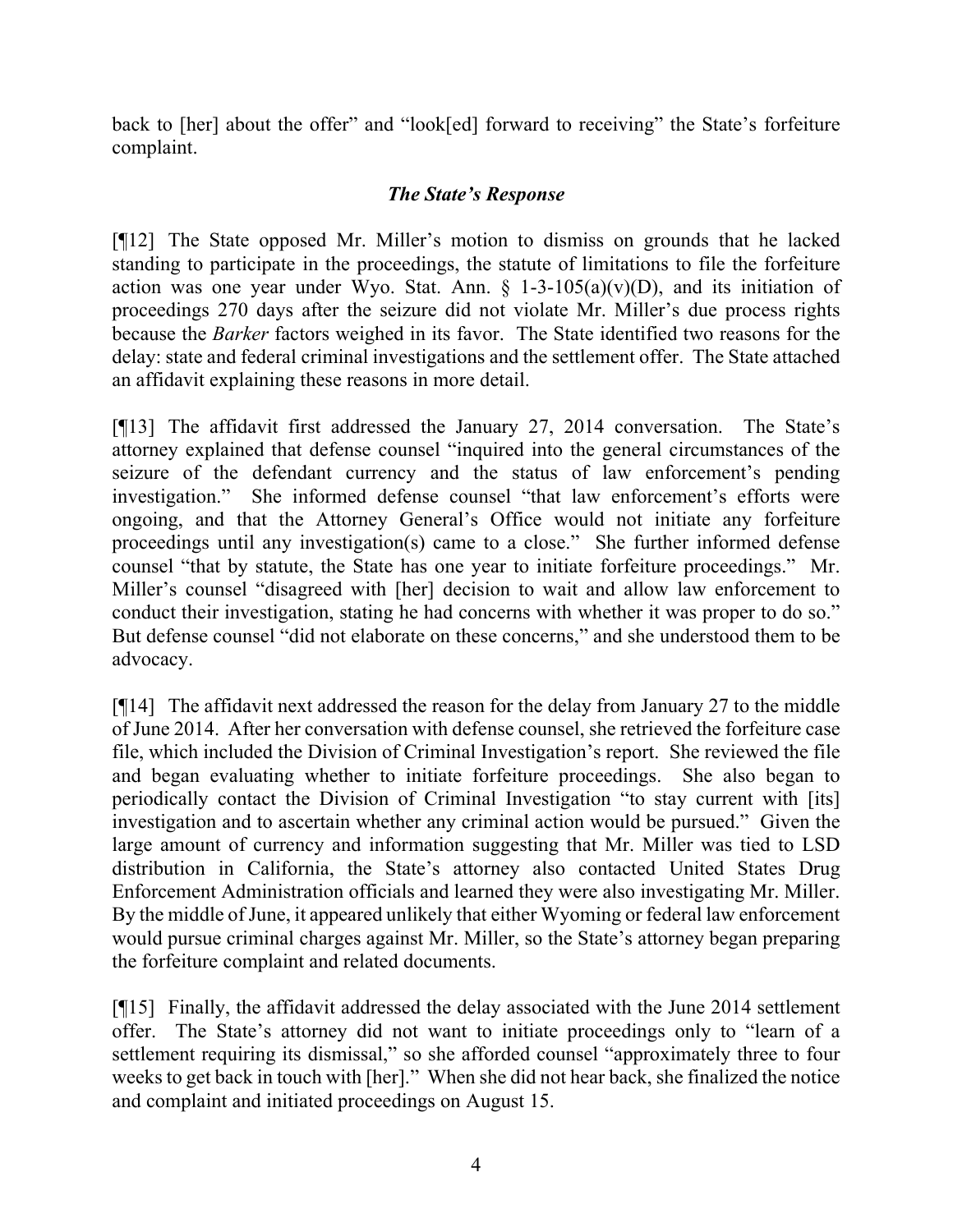#### *Denial of the Motion and Subsequent Proceedings*

[¶16] The court converted Mr. Miller's motion to dismiss to a motion for summary judgment and denied it because Mr. Miller "ha[d] not demonstrated the nonexistence of a material fact nor his entitlement to judgment as a matter of law on the claimed violation of his due process rights." Mr. Miller unsuccessfully moved for reconsideration. After several more rulings adverse to Mr. Miller, the district court held a bench trial and forfeited the currency to the State. This appeal followed.

#### *STANDARD OF REVIEW*

[¶17] Mr. Miller's arguments regarding the forfeiture statute and due process relate to his motion to dismiss, which the district court automatically converted to a motion for summary judgment and denied. *Inman v. Boykin*, 2014 WY 94, ¶¶ 14–15, 330 P.3d 275, 280 (Wyo. 2014). While the denial of Mr. Miller's summary judgment motion is not appealable, *see*, *e.g.*, *Halvorson v. Sweetwater Cty. Sch. Dist. No. 1*, 2015 WY 18, ¶ 21, 342 P.3d 395, 402 (Wyo. 2015), the alleged errors relating to the denial of that motion constitute matters of law that merged into and were preserved for our review in the district court's final order forfeiting the currency to the State. *See Essex Holding, LLC v. Basic Properties, Inc.*, 2018 WY 111, ¶ 47, 427 P.3d 708, 722–23 (Wyo. 2018) (citing *State Farm Mut. Auto Ins. Co. v. Shrader*, 882 P.2d 813, 820 (Wyo. 1994) (citations omitted)). "We review issues of law," including constitutional issues, de novo. *Id.* ¶ 47, 427 P.3d at 723 (citing *Lurie v. Blackwell*, 2002 WY 110, ¶ 7, 51 P.3d 846, 848 (Wyo. 2002) (citations omitted) (where facts contained in the record are essentially undisputed, the appeal presents an issue of law, which is reviewed de novo)); *see also Kovach v. State*, 2013 WY 46, ¶ 19, 299 P.3d 97, 104 (Wyo. 2013) (citation omitted) (constitutional claims are reviewed de novo). "We undertake a full review of the record without giving deference to the trial court's views." *Essex*, ¶ 47, 427 P.3d at 723 (citing *Wyo. Med. Ctr., Inc. v. Murray*, 2001 WY 63, ¶ 7, 27 P.3d 266, 268 (Wyo. 2001)).

#### *DISCUSSION*

[¶18] Civil asset forfeiture under Wyo. Stat. Ann. § 35-7-1049 "is appropriate only with respect to certain types of property which the legislature has deemed to be 'subject to forfeiture.'" *State v. Eleven Thousand Three Hundred Forty-Six Dollars & No Cents in U.S. Currency (\$11,346)*, 777 P.2d 65, 67 (Wyo. 1989). The State sought to forfeit the \$470,040 under subsection (a)(viii), which identified the following as subject to forfeiture: "[a]ny property . . . furnished in exchange for a controlled substance in violation of this act including any proceeds, assets or other property of any kind traceable to the exchange and any money, securities or other negotiable instruments used to facilitate a violation of this act." Wyo. Stat. Ann. § 35-7-1049(a)(viii).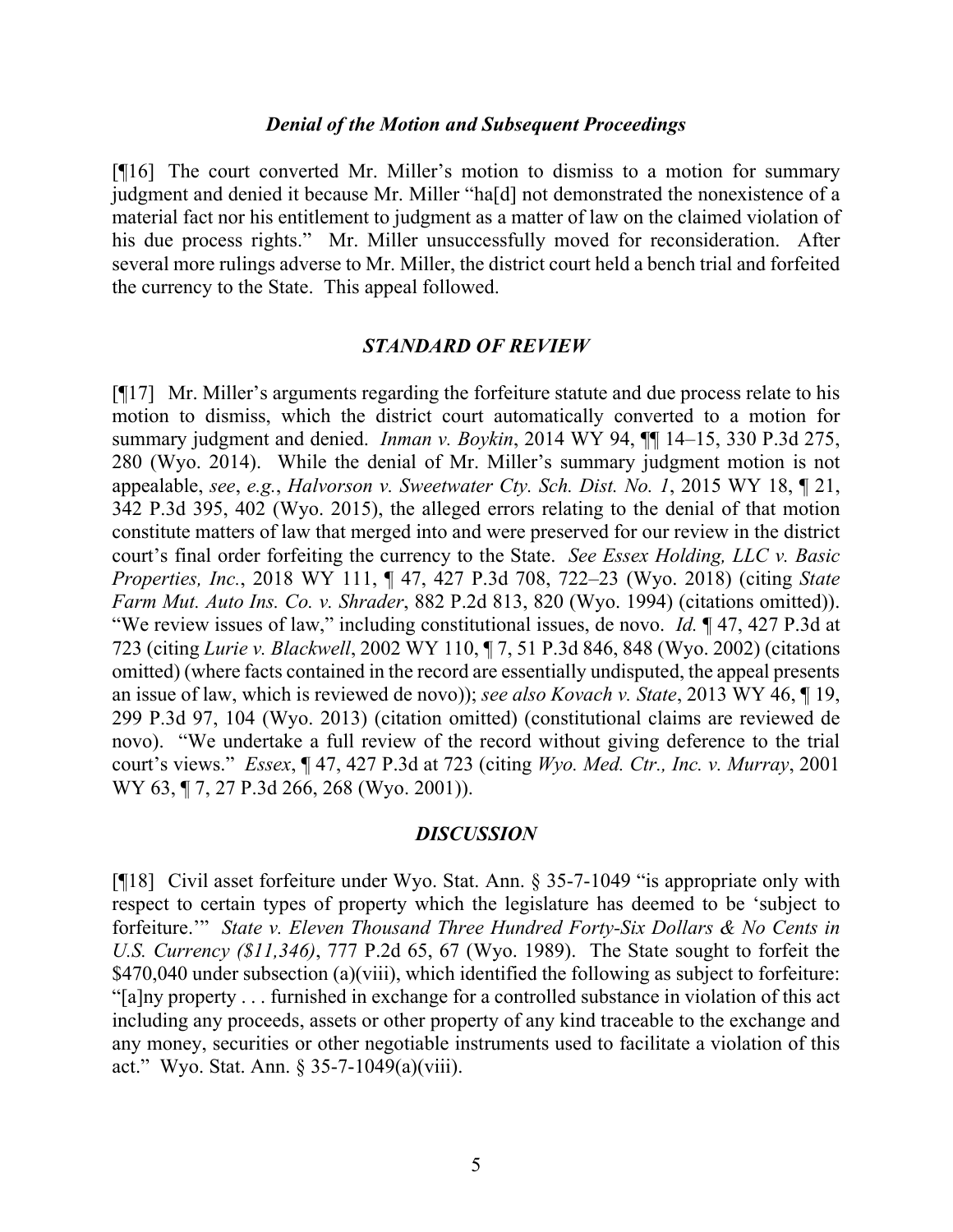[¶19] The legislature also "imposed certain procedural restrictions on the State's access to" forfeiture. *\$11,346*, 777 P.2d at 67. Subsection (b) outlined the circumstances in which a state law enforcement officer may seize property with and without process:

> (b) Property subject to forfeiture under this act may be seized by any law enforcement officer of the state upon process issued by any district court or district court commissioner having jurisdiction over the property. Seizure without process may be made if:

> (i) The seizure is incident to an arrest or a search under a search warrant or an inspection under an administrative inspection warrant;

> (ii) The property subject to seizure has been the subject of a prior judgment in favor of the state in a criminal, injunction or forfeiture proceeding based upon this act;

> (iii) The board or commissioner has probable cause to believe that the property was used or is intended to be used in violation of this act.

Wyo. Stat. Ann. § 35-7-1049(b). There is no dispute the State seized the currency from Mr. Miller without process under subsection  $(b)(iii)$ .<sup>[4](#page-6-0)</sup>

[¶20] Subsection (c) required the State to institute forfeiture proceedings "promptly," stating: "In the event of seizure pursuant to subsection (b) of this section, proceedings under subsection (d) of this section shall be instituted promptly." Wyo. Stat. Ann. § 35-7-l049(c); *see also \$11,346*, 777 P.2d at 70 (Thomas, J., specially concurring and dissenting) (noting "[s]ubsection (c) of the statute [] requires the prompt institution of proceedings"). From the beginning, the State has incorrectly insisted Wyo. Stat. Ann.  $\S$  1-3-105(a)(v)(D) allowed the State one year from the date of the seizure to institute forfeiture proceedings. That statute of limitations applies to "[c]ivil actions other than for the recovery of real property" and states in relevant part:

> (a) Civil actions other than for the recovery of real property can only be brought within the following periods after the cause of action accrues:

<span id="page-6-0"></span><sup>&</sup>lt;sup>4</sup> The forfeiture statutes refer to a determination by the "commissioner," who is defined as the Wyoming Attorney General. Wyo. Stat. Ann. §§ 35-7-1002(a)(xxvi) (defining the "commissioner" as "the commissioner of drugs and substances control"), 35-7-1003 (designating the Wyoming Attorney General the "commissioner of drugs and substances control").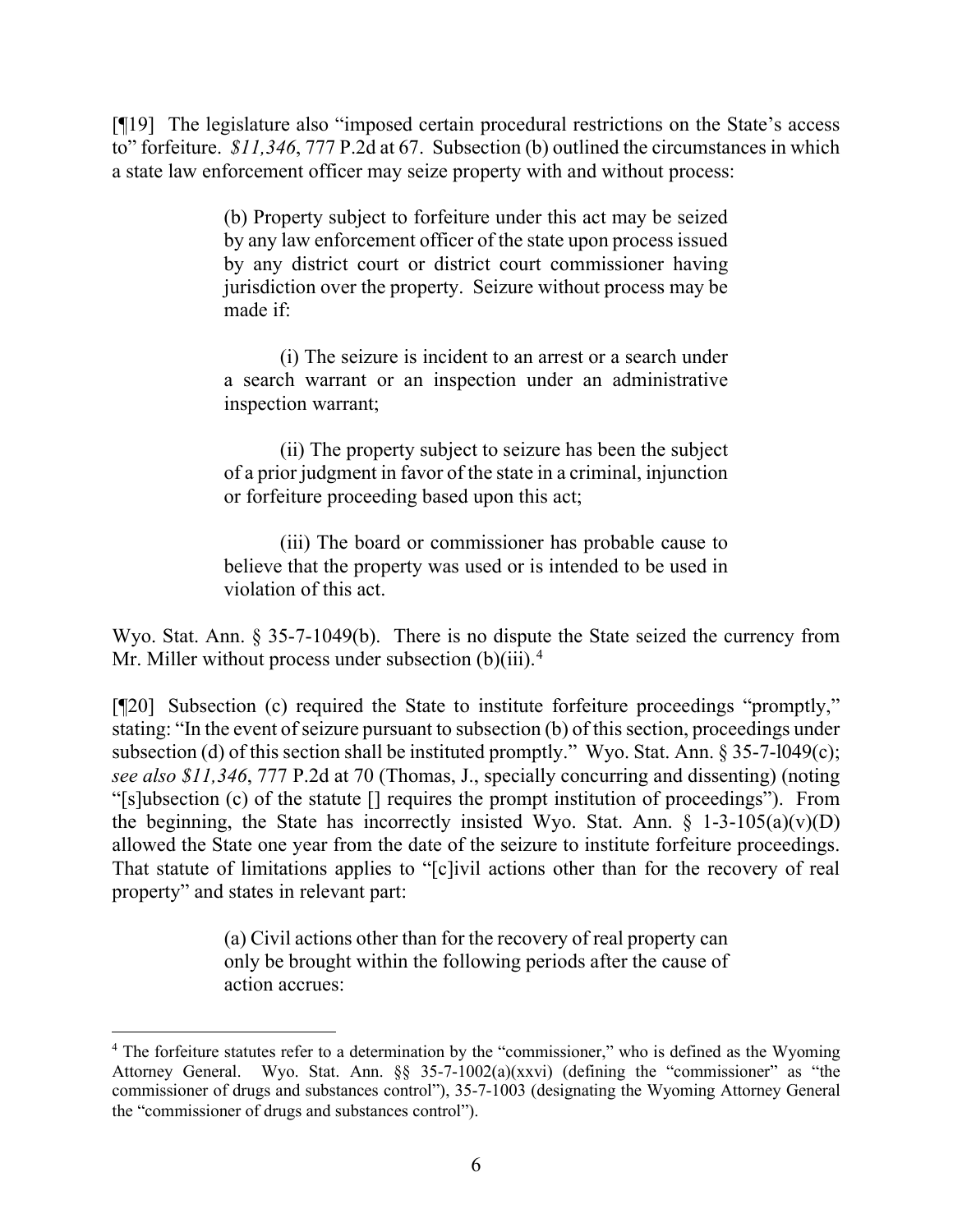(v) Within one (1) year, an action for:

. . . .

. . . .

## (D) Upon a statute for a penalty or forfeiture, **except that if a different limitation is prescribed in the statute by which the remedy is given the action shall be brought within the period prescribed by the statute**.

Wyo. Stat. Ann.  $\S$  1-3-105(a)(v)(D) (LexisNexis 2019) (emphasis added). The one-year statute of limitations did not apply to Mr. Miller's case because the forfeiture statute "prescribed" a "different," albeit inexact, "limitation"—it required the State to institute forfeiture proceedings "promptly." Wyo. Stat. Ann. § 35-7-1049(c).

[¶21] We have recognized that "'[p]romptly' is not an exact term." *Elec. Wholesale Supply Co. Inc. v. Fraser*, 2015 WY 105, ¶¶ 25–26, 356 P.3d 254, 261 (Wyo. 2015) (interpreting Wyo. Stat. Ann.  $\S$  29-1-301(c)'s requirement that the lien claimant give the property owner notice "by certified mail . . . promptly after the lien statement is filed"). "The plain meaning of 'prompt' is 'at once,' 'without delay,' or 'quick to act as occasion demands.'" *Id.* ¶ 26, 356 P.3d. at 261 (quoting *Webster's Third New Int'l Dictionary* 1816 (2002)). "As the definition recognizes, what is 'prompt' depends upon the situation." *Id.*

[¶22] The State's assumption that the one-year statute of limitations applied to this situation could have rendered the promptness requirement in Wyo. Stat. Ann. § 35-7-  $1049(c)$  meaningless.<sup>[5](#page-7-0)</sup> But that observation does not answer the question at hand—did the State initiate this forfeiture proceeding promptly or not? We conclude the State acted "promptly" only if it honored the procedural due process protections afforded by the United States Constitution.

<span id="page-7-0"></span><sup>&</sup>lt;sup>5</sup> We will not interpret an unambiguous statute or construe an ambiguous statute in a way that renders any portion of the statute meaningless. *Sena v. State*, 2019 WY 111, ¶ 20, 451 P.3d 1143, 1148 (Wyo. 2019) (statutory interpretation); *Schmuck v. State*, 2017 WY 140, ¶ 57, 406 P.3d 286, 304 (Wyo. 2017) (statutory construction). If we deemed "promptly" to be ambiguous, the legislature's subsequent amendment to specify that a forfeiture proceeding must be initiated "within one hundred twenty (120) days from the date of seizure or within thirty (30) days following the completion of any criminal prosecution relating to the seizure, whichever is later," 2016 Wyo. Sess. Laws, ch. 1, § 1; Wyo. Stat. Ann. § 35-7-1049(d) (LexisNexis 2019), makes even clearer that the one-year statute of limitations does not control. "[W]here the legislature, by subsequent amendment or legislation in the same act or on the same subject, enacts language which clarifies previously ambiguous language, the subsequent language gives meaning to the previously ambiguous expression." *Bates v. Chicago Lumber Co. of Omaha*, 2016 WY 58, ¶ 28, 375 P.3d 732, 739 (Wyo. 2016) (quoting *Moncrief v. Wyoming State Bd. of Equalization*, 856 P.2d 440, 444–45 (Wyo. 1993)).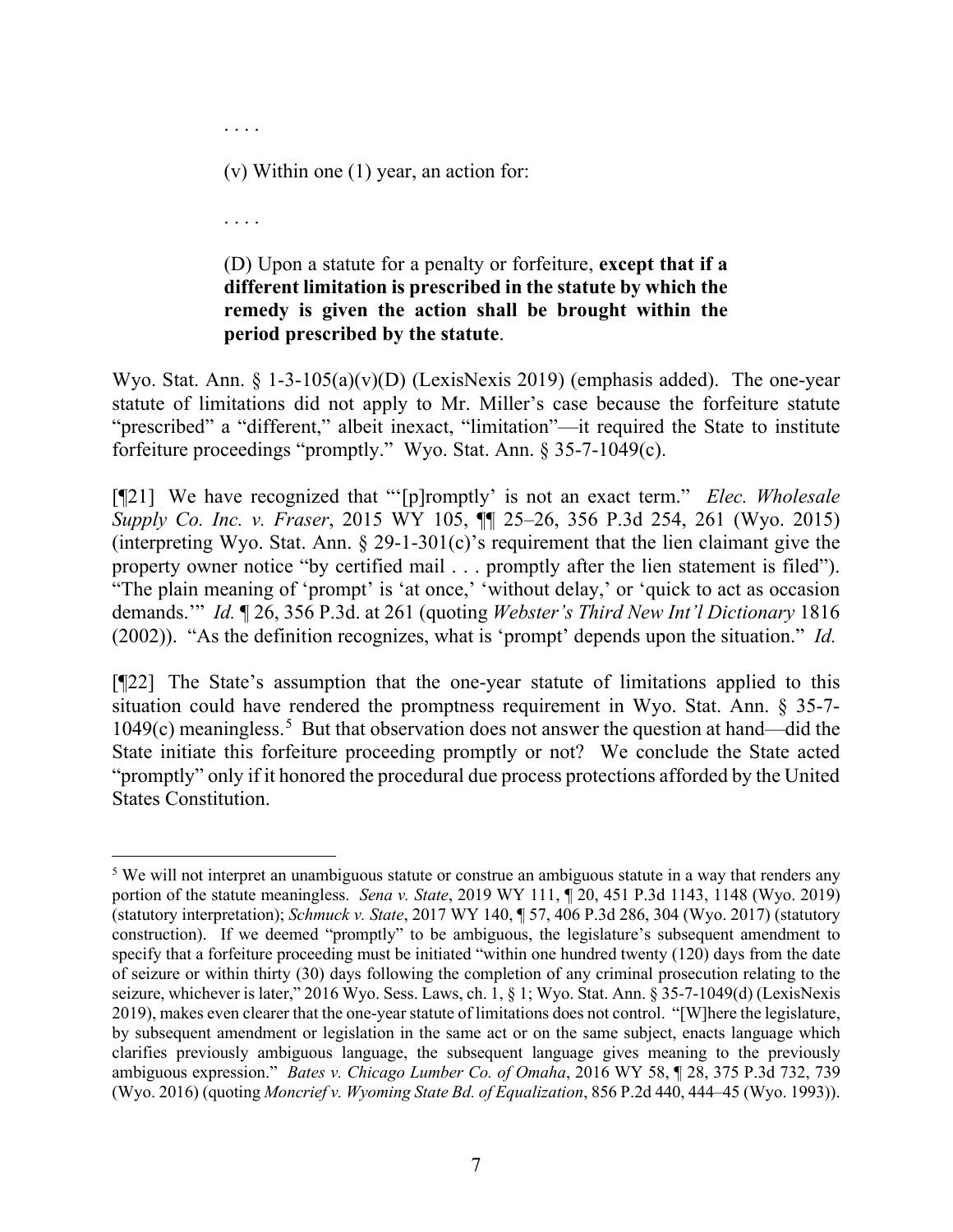[¶23] A civil forfeiture proceeding is quasi-criminal. *One 1958 Plymouth Sedan v. Pennsylvania*, 380 U.S. 693, 700, 85 S.Ct. 1246, 1250, 14 L.Ed.2d 170 (1965). "Its object, like a criminal proceeding, is to penalize for the commission of an offense against the law." *Id.* Accordingly, a civil forfeiture proceeding implicates a person's due process rights*. See United States v. James Daniel Good Real Prop.*, 510 U.S. 43, 48–49, 53, 114 S.Ct. 492, 498, 126 L.Ed.2d 490 (1993); *\$8850*, 461 U.S. at 562–64, 103 S.Ct. at 2011–12. "The pertinent provision of the Fifth and Fourteenth Amendments to the United States Constitution . . . essentially provide that no person shall be deprived of life, liberty or property without due process of law." *BP Am. Prod. Co. v. Dep't of Revenue, State of Wyo.*, 2005 WY 60, ¶ 27, 112 P.3d 596, 609 (Wyo. 2005) (quoting *Reiter v. State*, 2001 WY 116, 19, 36 P.3d 586, 592 (Wyo. 2001)). "Procedural due process is satisfied 'if a person is afforded adequate notice and an opportunity to be heard at a meaningful time and in a meaningful manner.'" *Id.* (quoting *Robbins v. South Cheyenne Water and Sewage Dist.*, 792 P.2d 1380, 1385 (Wyo. 1990)). Such procedural protections are demanded "where a state seeks to terminate a . . . property interest[.]" *Robbins*, 792 P.2d at 1385 (citation omitted).

[¶24] The United States Supreme Court held in its seminal case, *\$8,850*, that the fourfactor test developed in *Barker* to evaluate a defendant's speedy trial right under the Sixth Amendment to the United States Constitution "provides the relevant framework for determining whether the delay in filing a forfeiture action was reasonable." 461 U.S. at 555–56, 103 S.Ct. at 2007. The factors are: (1) the length of the delay, (2) the reason for the delay, (3) the claimant's assertion of his right, and (4) the prejudice to the claimant. *Id.*, 461 U.S. at 564, 103 S.Ct. at 2012 (citing *Barker*, 407 U.S. at 530, 92 S.Ct. at 2192). "[N]one of these factors is a necessary or sufficient condition for finding unreasonable delay." *Id.*, 461 U.S. at 565, 103 S.Ct. at 2012. The factors "are guides in balancing the interests of the claimant and the Government to assess whether the basic due process requirement of fairness has been satisfied in a particular case." *Id.* (footnote omitted). A court's objective in weighing the factors is to determine at what point a post-seizure delay "become[s] so prolonged that the dispossessed property owner has been deprived of a meaningful hearing at a meaningful time." *Id.*, 461 U.S. at 562–63, 103 S.Ct. at 2011; *see BP Am. Prod. Co.*, ¶ 27, 112 P.3d at 609. We evaluate those factors to determine whether the State instituted this forfeiture proceeding "promptly," in accordance with Mr. Miller's rights under both Wyo. Stat. Ann. § 35-7-1049(c) and the United States Constitution.

### **A. Length of the Delay**

[¶25] "[T]he overarching factor" in applying the *Barker* test "is the length of the delay." *\$8,850*, 461 U.S. at 565, 103 S.Ct. at 2012. It "is to some extent a triggering mechanism." *Id.* (quoting *Barker*, 407 U.S. at 530, 92 S.Ct. at 2192). "Little can be said on when a delay becomes presumptively improper, for the determination necessarily depends on the facts of the particular case." *Id.* "[S]hort delays—of perhaps a month or so—need less justification than longer delays." *Id.* In *\$8,850*, the Court regarded an 18-month delay "as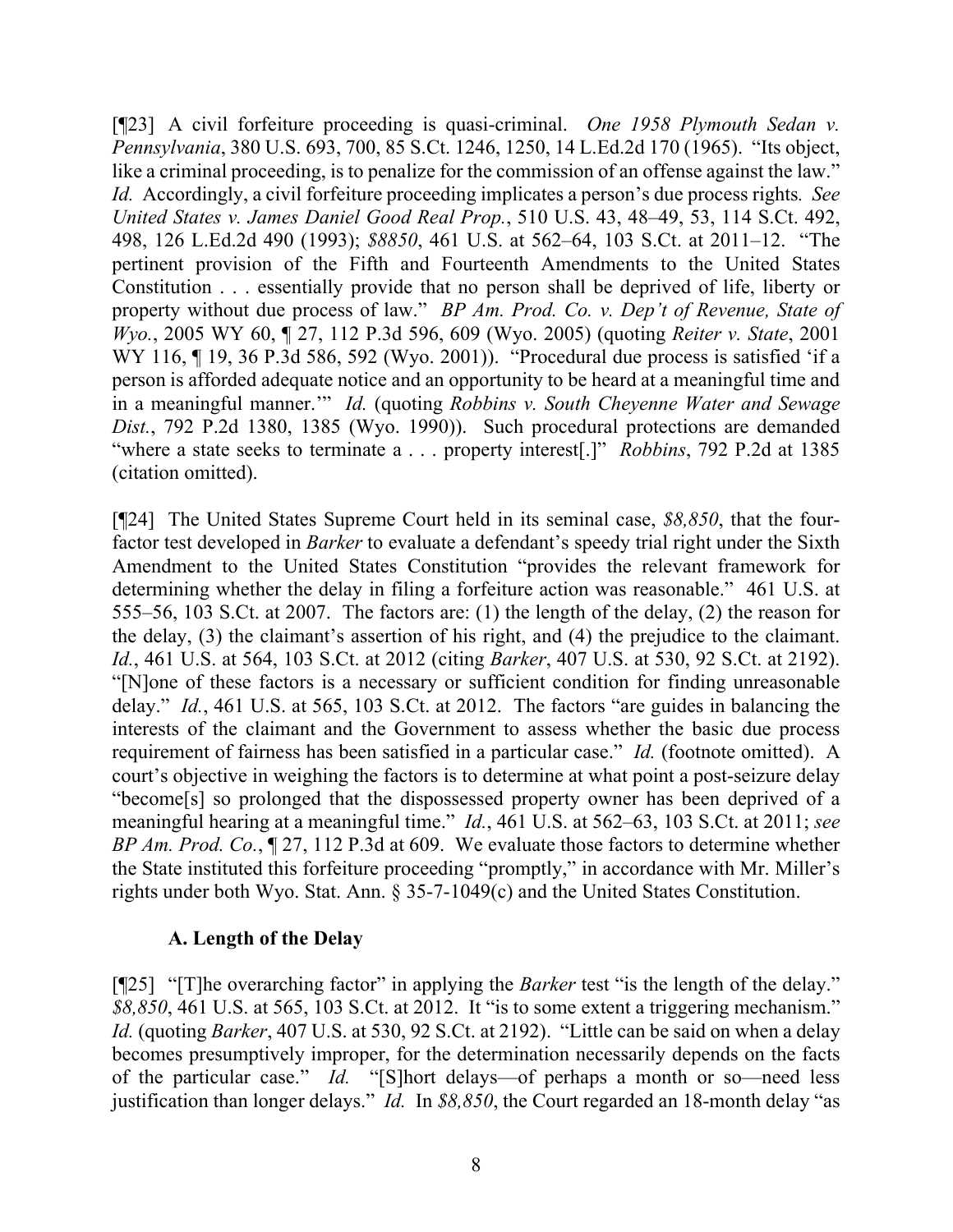quite significant," adding that "[b]eing deprived of this substantial sum of money for a year and a half is undoubtedly a significant burden." *Id.* Here, the 270-day delay between seizure of \$470,040 from Mr. Miller without process on November 18, 2013, and initiation of proceedings on August 15, 2014, was a significant lapse of time, weighing heavily against the State.

## **B. Reason for the Delay**

[¶26] "Closely related to the length of the delay is the reason the Government assigns to justify the delay." *Id.* "The Government must be allowed some time to decide whether to institute forfeiture proceedings." *Id.* "Both the Government and the claimant have an interest in a rule that allows the Government some time to investigate the situation in order to determine whether the facts entitle the Government to forfeiture so that, if not, the Government may return the money without formal proceedings." *Id.*, 461 U.S. at 565, 92 S.Ct. at 2013. "Normally, investigating officials can make such a determination fairly quickly, so that this reason alone could only rarely justify a lengthy delay." *Id.*, 461 U.S. at 566, 92 S.Ct. at 2013.

[¶27] The State justified the delay from November 2013 to June 2014 based mainly on the pending criminal investigations, although the State's affidavit also reflects that it spent some unidentified amount of time deciding whether to institute forfeiture proceedings. In *\$8,850*, the United States Supreme Court stated that pending criminal proceedings may be considered when determining whether delay is unreasonable. *Id.*, 461 U.S. at 567, 103 S.Ct. at 2013. "A prior or contemporaneous civil proceeding could substantially hamper the criminal proceeding[.]" *Id.* "A prior civil suit might serve to estop later criminal proceedings and may provide improper opportunities for the claimant to discover the details of a contemplated or pending criminal prosecution." *Id.* (citations omitted). "In some circumstances, a civil forfeiture proceeding would prejudice the claimant's ability to raise an inconsistent defense in a contemporaneous criminal proceeding." *Id.* (citation omitted). But the Court emphasized that a pending trial would "not automatically toll the time for instituting a forfeiture proceeding.<sup>"</sup> *Id.*, 461 U.S. at 567, 103 S.Ct. at 2013–14.

[¶28] There were never any pending criminal proceedings against Mr. Miller with respect to the currency seizure, but courts have extended *\$8,850's* discussion of criminal *proceedings* to criminal *investigations*. *See, e.g.*, *United States v. Robinson*, 434 F.3d 357, 365 (5th Cir. 2005) (determining "at least some part of a delay may be excused by an investigation"); *Mercado v. U.S. Customs Serv.*, 873 F.2d 641, 646 (2d Cir. 1989) (explaining that "[b]ecause Mercado presented the appearance of a typical narcotics courier, the Government needed time to investigate and decide" how to proceed with the forfeiture and to explore "[t]he possibility of a grand jury investigation and indictment"); *United States v. Forty-Seven Thousand Nine Hundred Eighty Dollars (\$47,980) in Canadian Currency*, 804 F.2d 1085, 1089 (9th Cir. 1986) (concluding delay for a criminal investigation was justified). At some point, however, the government's interest in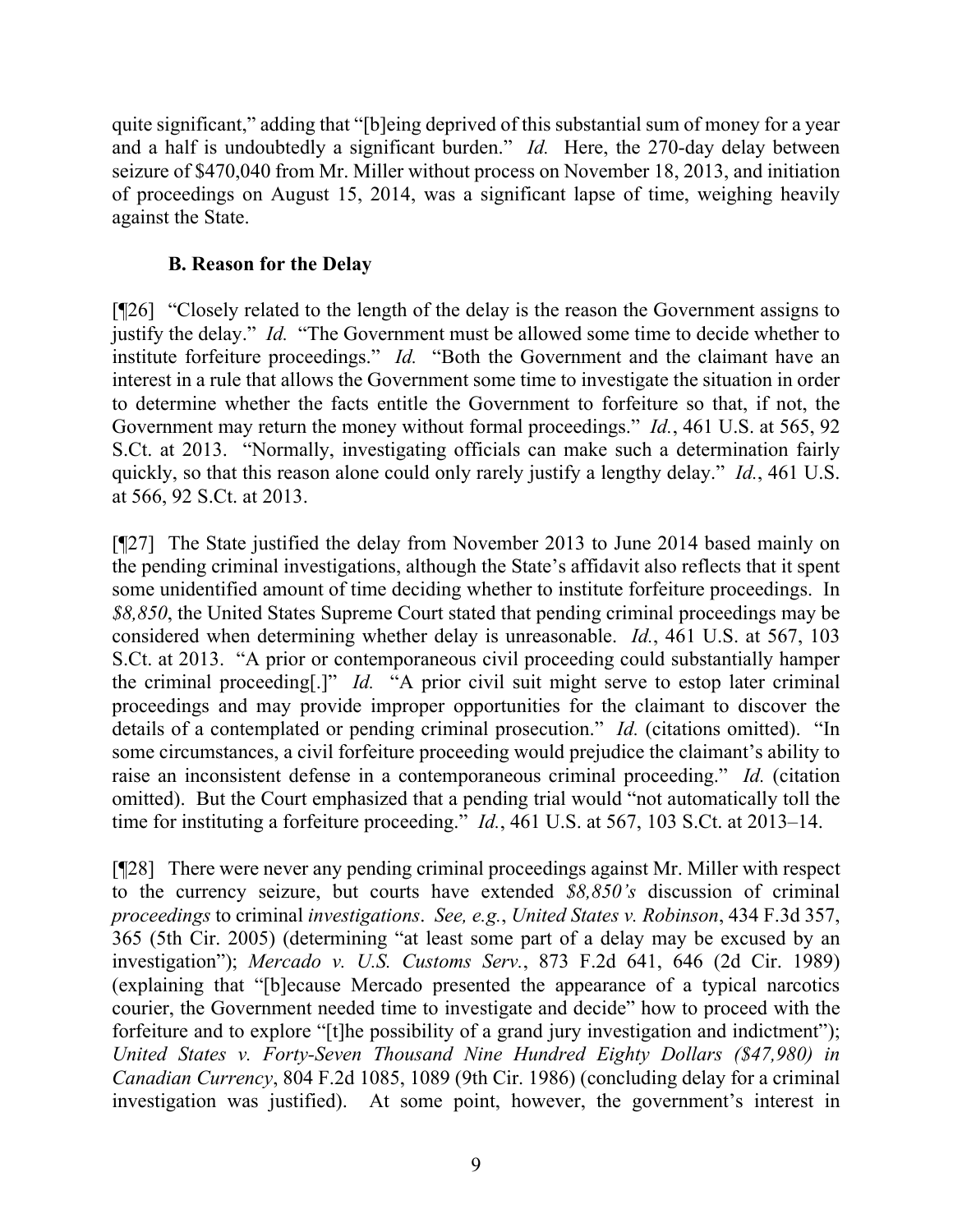completing an investigation "[is] outweighed by the interests of the claimant in h[is] property." *Matter of One White Jeep Cherokee VIN No. 1J4GZ78Y7TC199455*, 991 F. Supp. 1077, 1085 (S.D. Iowa 1998).

[¶29] Here, the State's evaluation of whether to initiate forfeiture proceedings and the ongoing criminal investigations could justify some of the delay. We are troubled, however, by the State's reliance on the criminal investigations to justify the seven-month delay from November 2013 to June 2014, when the record is clear the State's delay was underpinned from the beginning by its erroneous belief that it had one year to file the action. As early as January 2014, the State told Mr. Miller's counsel that it had one year to initiate forfeiture proceedings. The State asserted the same in its response to Mr. Miller's motion to dismiss, citing Wyo. Stat. Ann.  $\S 1-3-105(a)(v)(D)$ , and at the motion to dismiss hearing.

[¶30] The State's affidavit suggests the State's attorney may not have even retrieved the forfeiture file to start assessing whether to file a forfeiture action until after the January 27 conversation with Mr. Miller's counsel, more than two months after the seizure. From there, the affidavit reflects the State's attorney periodically checked in with state and federal law enforcement regarding their respective investigations. While the affidavit thus explains the *reason* for the delay, it does not adequately explain whether, and if so why, the criminal investigations required so much time and thus made that delay *reasonable*. That void in the affidavit is significant because, combined with the State's erroneous belief about the one-year statute of limitations, it strongly suggests the State had no reason to push for earlier completion of the criminal investigations. In other words, the criminal investigations indifferently filled much of that one-year period. Based on this record, we conclude the criminal investigations could not justify the entire seven-month delay from November 2013 through June 2014.

[¶31] The State sought to justify the second period of delay—from June 27 to August 15, 2014—on the basis that it was waiting for Mr. Miller to accept or reject its settlement offer. Circumstances dictate whether effort to negotiate settlement before filing a forfeiture action is an acceptable reason for delay. *See, e.g*, *United States v. Real Prop. 35555 Little Mack*, No. 98-1069, 2000 WL 571985, \*4 (6th Cir. 2000) (settlement negotiations were an acceptable reason for delay where the government made every effort to move negotiations along but the claimant's attorneys dragged their feet). "Settlement allows the government to mitigate the harsh results that might otherwise follow from forfeiture of 'guilty property,' and to conserve judicial resources." *Id.* The problem with the State's reliance on its settlement offer to justify the additional 45-day delay is that it too was underpinned by the State's belief it had one year to initiate the proceeding. The State extended a settlement offer to Mr. Miller more than seven months after the seizure, and only after it determined the criminal investigations were completed. At that point, while continuing to believe there was no urgency to proceed, the State could not reasonably justify further delay by offering settlement.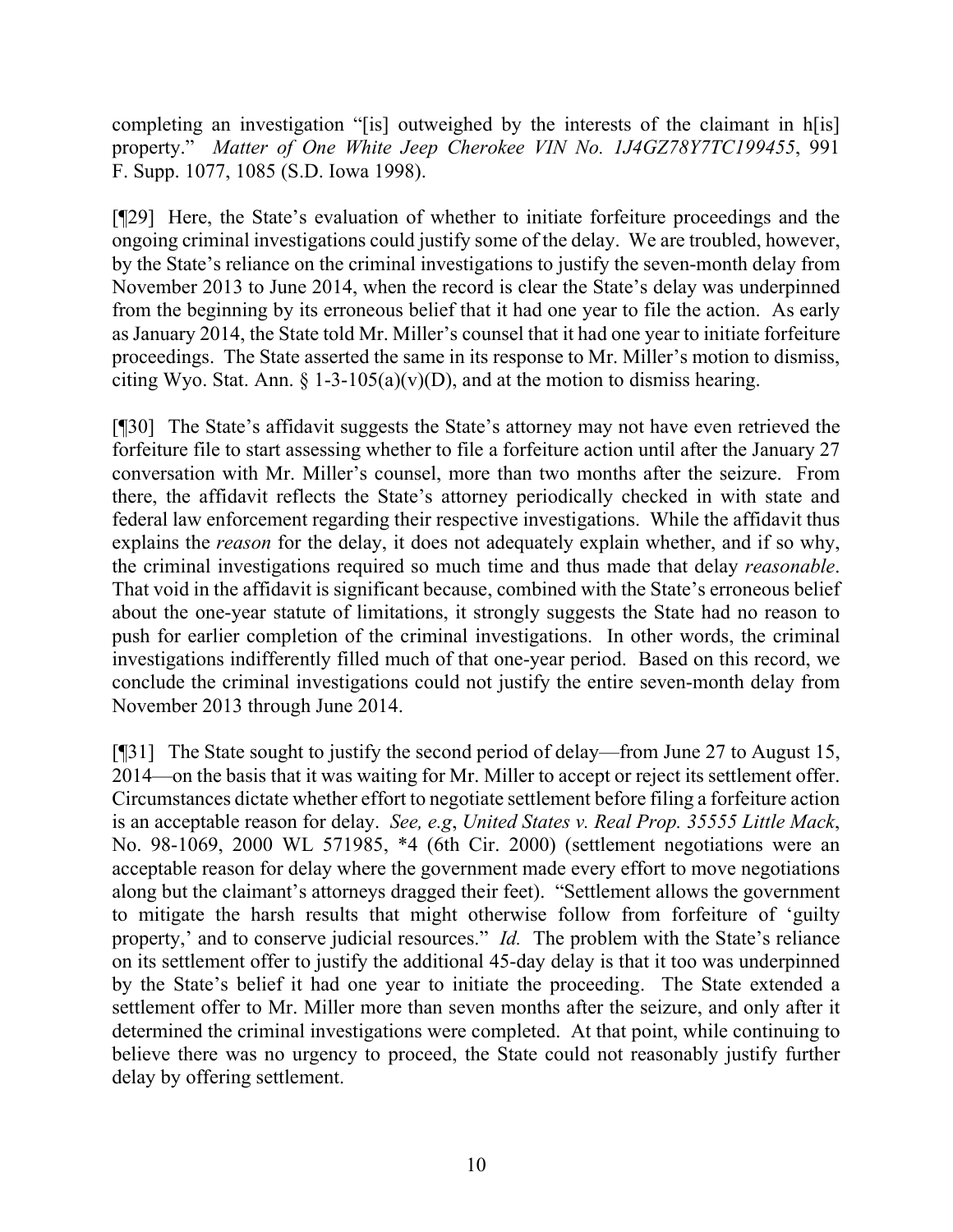[¶32] This brings us to the question of how much weight to assign the second factor. In the speedy trial context, which is instructive here because the same four-factor test applies, we distinguish "between unnecessary delay which is a 'deliberate attempt to . . . hamper the defense,' and delay resulting from a 'more neutral reason such as negligence[.]'" *Estrada v. State*, 611 P.2d 850, 854 (Wyo. 1980) (quoting *Barker*, 407 U.S. at 531, 92 S.Ct. at 2192). "'Neutral' unnecessary delay 'should be weighted less heavily but nevertheless should be considered since the ultimate responsibility for such circumstances must rest with the government rather than with the defendant." *Id.* (citation omitted).

[¶33] Mr. Miller has never asserted, and the record contains no indication, that the State deliberately delayed instituting proceedings to hamper Mr. Miller's defense. The unnecessary delay therefore does not weigh as heavily against the State as it otherwise might. Yet, it still bears significant weight because the State's early and unwavering reliance on the one-year statute of limitation was decidedly unfounded. Wyoming Statute § 35-7-1049 expressly required that the State institute proceedings "promptly" and § 1-3-  $105(a)(v)(D)$  expressly disclaimed any application where, as here, "a different limitation is prescribed in the statute by which the remedy is given[.]"

# **C. Claimant's Assertion of His Right**

[¶34] "The third element to be considered in the due process balance is the claimant's assertion of the right to a judicial hearing." *\$8,850*, 461 U.S. at 568, 103 S.Ct. at 2014. In *\$8,850*, the Court explained with respect to a federal forfeiture case that

> [a] claimant is able to trigger rapid filing of a forfeiture action if he desires it. First, the claimant can file an equitable action seeking an order compelling the filing of the forfeiture action or return of the seized property. Less formally, the claimant could simply request that the Customs Service refer the matter to the United States Attorney. If the claimant believes the initial seizure was improper, he could file a motion under Fed. R. Crim. P. 41(e) for a return of the seized property.

*Id.*, 461 U.S. at 569, 103 S.Ct. at 2014 (citation omitted). There, the third factor weighed against the claimant because she took no action. *Id.* Her actions instead "indicat[ed] that [she] did not desire an early judicial hearing." *Id.* Here, in contrast, Mr. Miller took informal action to attempt to trigger filing of the forfeiture action. In January 2014 his counsel told the State he opposed the State's decision not to initiate proceedings until the criminal investigations had been completed. In June, his counsel expressed to the State his due process concerns about timing. Under these circumstances we weigh the third factor against the State, though not as heavily as we might have had Mr. Miller sought formal judicial intervention.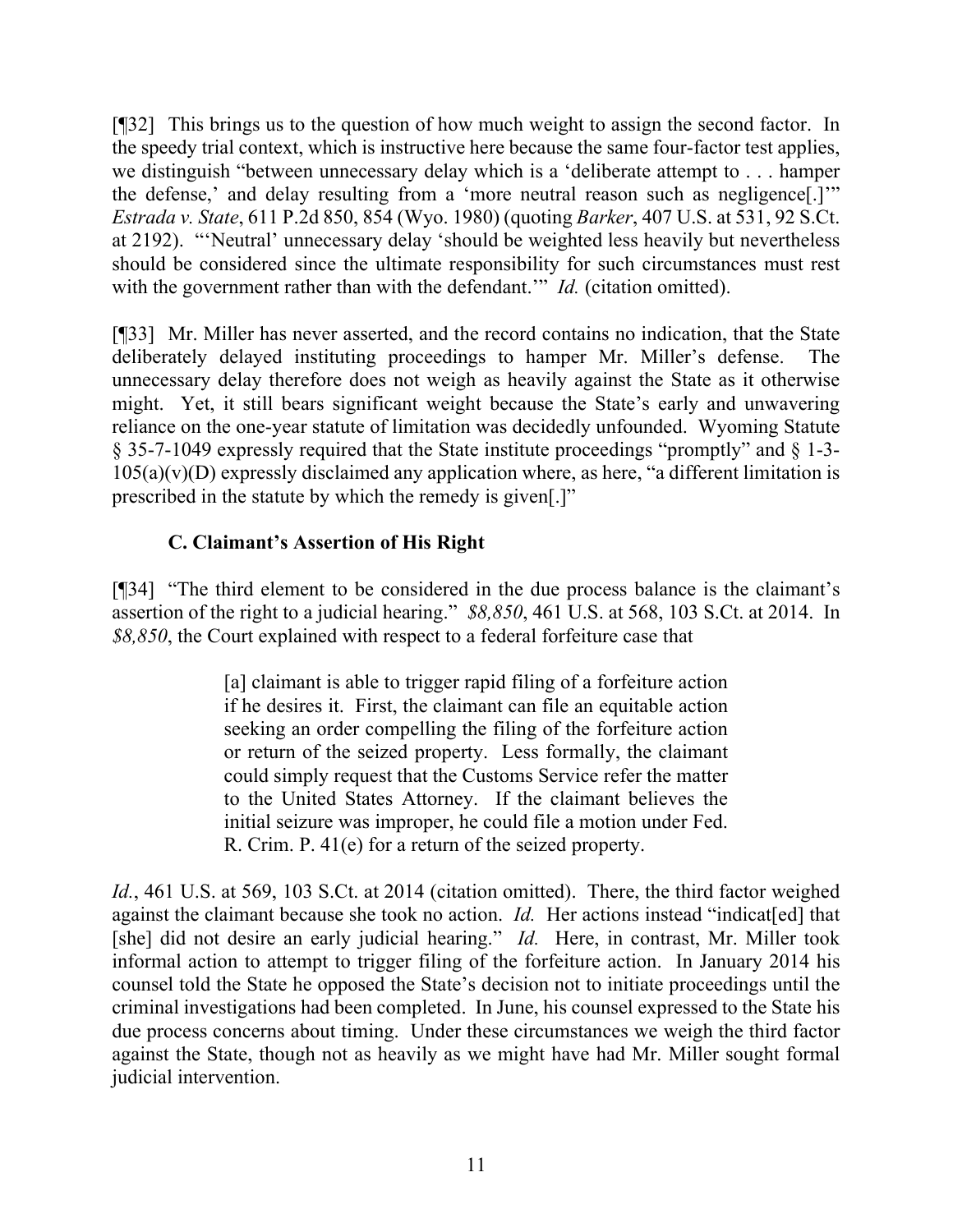### **D. Prejudice to the Claimant**

[¶35] The final factor "is whether the claimant has been prejudiced by the delay." *Id.* "The primary inquiry here is whether the delay has hampered the claimant in presenting a defense on the merits, through, for example, the loss of witnesses or other important evidence." *Id.* "Such prejudice could be a weighty factor indicating that the delay was unreasonable." *Id.* In *\$8,850*, the claimant "ha[d] never alleged or shown that the delay affected her ability to defend" the action, conceding the forfeiture elements were met. *Id.*

[¶36] Mr. Miller has never argued the delay prejudiced his ability to present a defense. He has, however, argued prejudice is "fairly apparent and obvious" because he "lost the use" and "the time value" of the currency for nine months. He also asserts that prejudice to his ability to present a defense is of lesser weight than the inherent prejudice resulting from the fact that property was taken away without *any* process whatsoever.

[¶37] Some courts read *\$8,850* narrowly to preclude a claimant from showing prejudice unless he demonstrates prejudice to his ability to present a defense. *See, e.g.*, *United States v. Premises Located at Route 13*, 946 F.2d 749, 756 (11th Cir. 1991) ("The lack of marketability and the inability to buy inventory do not constitute prejudice in the manner proscribed by *\$8,850*."); *Cremeans v. Taczak*, No. 2:19-CV-2703, 2019 WL 5420256, at \*10 (S.D. Ohio Oct. 23, 2019) ("[T]he burden of being without assets does not address the relevant prejudice inquiry[.]"); *United States v. Thirty-Six (36) 300CC on Rd. Scooters Model WF300-SP*, No. 2:11-CV-130, 2012 WL 4483281, at \*6 (S.D. Ohio Sept. 27, 2012) (rejecting the claimant's argument regarding economic prejudice, noting that "in most forfeiture actions a claimant could argue" the seizure caused such damage); *United States v. \$3,294.00 in U.S. Currency*, No. 2:05-CV-00998-PGC, 2006 WL 1982852, at \*5 (D. Utah July 13, 2006) (rejecting the claimant's argument regarding the financial burden of being without currency); *United States v. Six Negotiable Checks in Various Denominations Totaling One Hundred Ninety One Thousand Six Hundred Seventy One Dollars & Sixty Nine Cents (\$191,671.69)*, 207 F.Supp.2d 677, 690 (E.D. Mich. 2002) (rejecting the claimants' argument regarding "their inability to make use of the Defendant property"); *United States v. \$199,514.00 U.S. Currency*, 681 F.Supp. 1109, 1113 (E.D.N.C. 1988) ("The deprivation of money, for a reasonable period of time, is not cognizable 'prejudice[.]'"). This narrow reading does not support the prejudice Mr. Miller claims.

[¶38] However, we conclude such a narrow reading is inconsistent with *\$8,850's* prejudice analysis. While *\$8,850* identified prejudice to the claimant's ability to present a defense as the *primary* inquiry, it did not identify it as the *only* inquiry. 461 U.S. at 569, 103 S.Ct. at 2014. The Court also recognized that no single factor is "necessary or sufficient" to find unreasonable delay, suggesting that prejudice may not even be necessary depending on the weight of the other factors. *Id.*, 461 U.S. at 565, 103 S.Ct. at 2012. Most notably, the Court recognized that depriving the claimant of \$8,850 "for a year and a half is undoubtedly a significant burden." *Id.*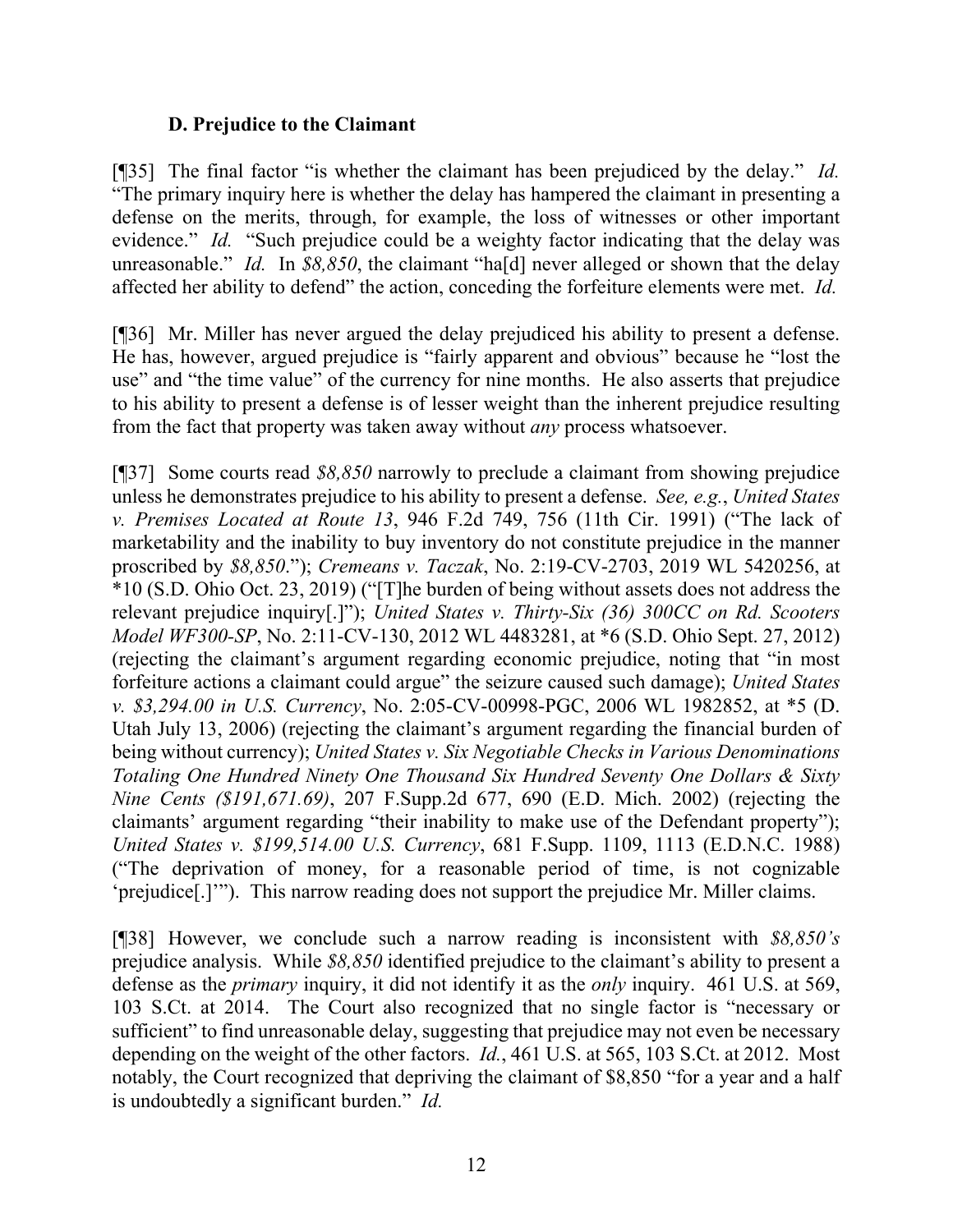[¶39] We believe, as other courts have recognized, that a broader prejudice analysis is warranted. *See State v. Bergstrom*, 2006 ND 45, ¶ 25, 710 N.W.2d 407, 416 (N.D. 2006) (citing *One Black 1989 Cadillac*, 522 N.W.2d at 465) ("The claimant may also show prejudice by showing the State's seizure deprived him of his ownership right to the property."); *State v. One Thousand Nine Hundred Forty-Seven Dollars in U.S. Currency*, 255 Neb. 290, 300, 583 N.W.2d 611, 618 (Neb. 1998) ("adopt[ing] the more flexible approach [to prejudice] advocated by the North Dakota Supreme Court, which allows the claimant to demonstrate prejudice through evidence of financial hardship or undue impairment of the right to use and enjoy the property"); *United States v. \$23,407.69 in U.S. Currency*, 715 F.2d 162, 166 (5th Cir. 1983) (citing *\$8,850*, 461 U.S. at 565, 103 S.Ct. at 2012) (rejecting the government's argument that a claimant could not establish prejudice in cases involving money, citing *\$8,850's* recognition that depriving a claimant of a "substantial sum of money for a year and a half is undoubtedly a significant burden"); *United States v. Paris Lopez*, 111 F.Supp.2d 100, 103 (D.P.R. 2000) (citations omitted) ("The Court may also consider the financial burden placed on claimants as a result of the seizure."); *United States v. Sharp*, 655 F.Supp. 1348, 1352 (W.D. Mo. 1987) (noting "prejudice to the defendant can be presumed where he is deprived the use of his property by the government without justifiable cause for a period of twenty-three months").

[¶40] Mr. Miller relies on one such case, *One Black 1989 Cadillac*, to support his argument that prejudice to his ability to present a defense is of lesser weight than the inherent prejudice which resulted when the State seized his property without any process. Though the North Dakota Supreme Court's decision is not binding on this Court, it is persuasive because of the striking similarities between the applicable North Dakota and Wyoming forfeiture statutes, and that court's sound analysis. *Compare One Black 1989 Cadillac*, 522 N.W.2d at 460–61, *and* Wyo. Stat. Ann. § 35-7-1049; *Iberlin v. TCI Cablevision of Wyoming, Inc.*, 855 P.2d 716, 726 (Wyo. 1993) ("Where, as in this instance, the words of the statute are materially the same and where the reasoning of the other court interpreting the statute is sound, we do not sacrifice sovereign independence, nor undermine the unique character of Wyoming law, by relying upon the precedent of a foreign jurisdiction.").[6](#page-13-0)

<span id="page-13-0"></span><sup>6</sup> Both statutes authorize seizure of forfeitable property without process on a probable cause determination. *Compare One Black 1989 Cadillac*, 522 N.W.2d at 460 (quoting N.D.C.C. § 19–03.1–36(2)(d)) ("Property subject to forfeiture under the Act may be seized without process if 'a law enforcement agency has probable cause to believe that the property was used or is intended to be used in violation of [the Act].'"), *and* Wyo. Stat. Ann. § 35-7-1049(b)(iii) ("Seizure without process may be made if . . . [t]he board or commissioner has probable cause to believe that the property was used or is intended to be used in violation of this act."). Both statutes require proceedings be instituted "promptly." *Compare One Black 1989 Cadillac*, 522 N.W.2d at 461 (quoting N.D.C.C. § 19–03.1–36(3)) ("The Act directs '[i]n the event of seizure pursuant to subsection 2 [§ 19–03.1–36(2)], proceedings under subsection 4 [§ 19–03.1–36(4)] must be instituted promptly.'"), *and* Wyo. Stat. Ann. § 35-7-1049(c) ("In the event of seizure pursuant to subsection (b) of this section, proceedings under subsection (d) of this section shall be instituted promptly."). The statutes include virtually identical provisions regarding property detainment pending disposition. *Compare One*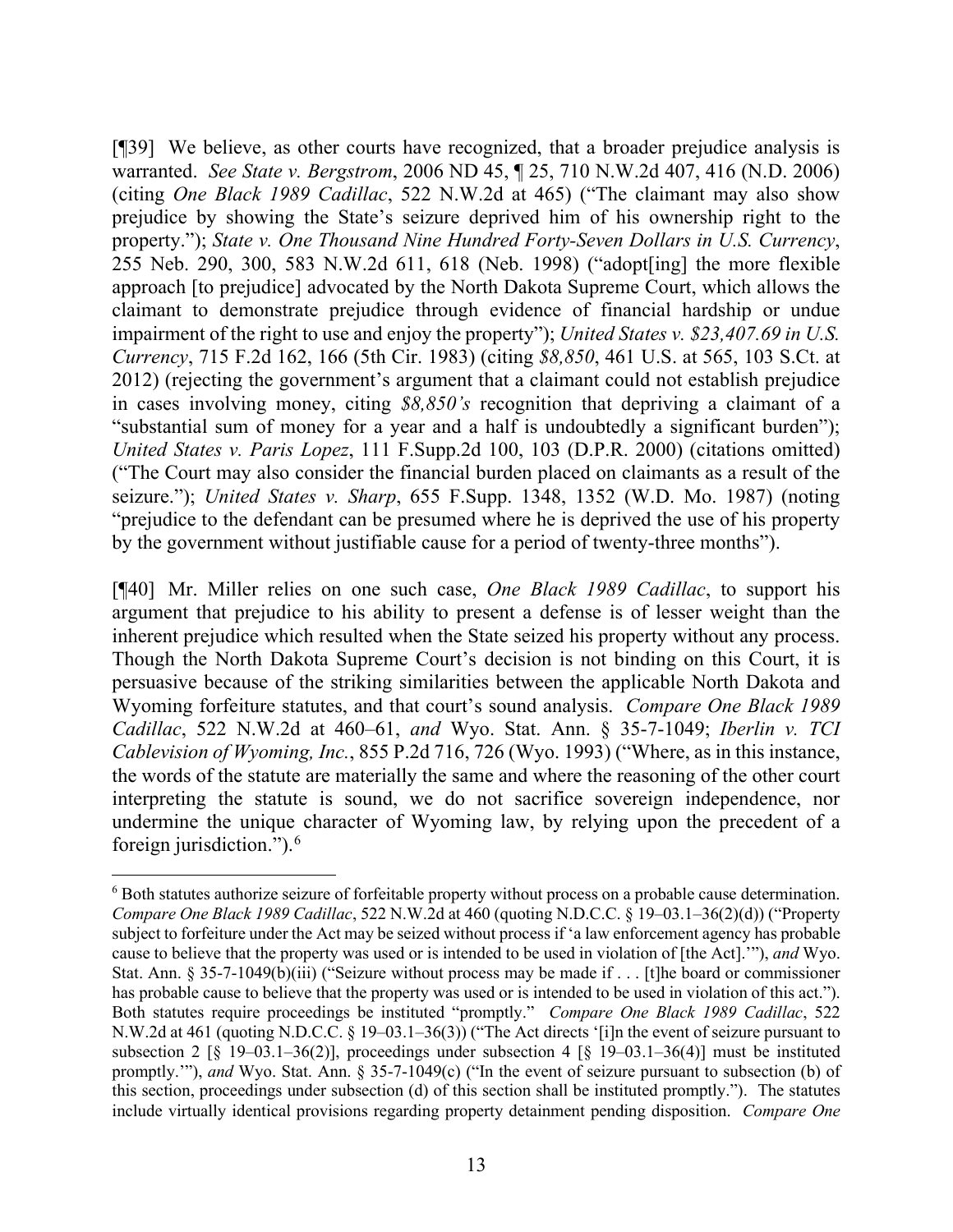[¶41] In *One Black 1989 Cadillac*, the State seized a Cadillac from Mr. O'Rourke without process, pursuant to a law enforcement officer's probable cause determination, because it had allegedly been used to transport marijuana for purpose of sale. 522 N.W.2d at 460. The State began a forfeiture action against the property five and a half months later under North Dakota's Uniform Controlled Substances Act. *Id.* at 459–60. The trial court dismissed the action on summary judgment because the State had not instituted the forfeiture action "promptly" as required by statute. *Id.* at 460. The State appealed. *Id.* The North Dakota Supreme Court interpreted the promptness requirement to be equivalent to the due process requirement under the United States Constitution, evaluated the *Barker*  factors as instructed by *\$8,850*, and affirmed. *Id.* at 462–66.

[¶42] Addressing the fourth *Barker* factor, the North Dakota Supreme Court determined that Mr. O'Rourke was prejudiced by the delay even though his counsel conceded at oral argument that the State's delay did not prejudice his ability to present a defense. *Id.* at 465. First, the State's seizure of the Cadillac deprived Mr. O'Rourke of his right of ownership over the car, including his right of use and enjoyment, and the right of sale. *Id.* Second, the Cadillac was a wasting asset which diminished in value over time. *Id.* Third, the Cadillac had been seized without *any* prior process, on a law enforcement officer's probable cause determination, thus increasing the risk that the State's seizure was an arbitrary encroachment on his right to property. *Id.*

[¶43] Mr. Miller suffered similar prejudice. The seizure deprived him of his ownership of a substantial sum of money, including his right to use, enjoy, and invest it. *See id.*; *cf. United States v. Approximately \$1.67 Million (US) in Cash, Stock & Other Valuable Assets*, 513 F.3d 991, 1002 (9th Cir. 2008) (reasoning the claimant could not "fairly be considered to have been 'deprived of the use of his property' when, prior to the forfeiture action, he did not possess it, have access to it, or have knowledge of its seizure"). Though the currency cannot be characterized as a wasting asset, Mr. Miller's due process rights were further prejudiced because the State seized the currency without process that was available

*Black 1989 Cadillac*, 522 N.W.2d at 461 (quoting N.D.C.C. § 19–03.1–36(4)) ("Property taken or detained under this section is not subject to replevin, but is deemed to be in custody of the board or a law enforcement agency subject only to the orders and decrees of the district court having jurisdiction over the forfeiture proceedings as set out in subsection 2 [19–03.1–36(2)]. When property is seized under this chapter, the board or a law enforcement agency may: a. Place the property under seal. b. Remove the property to a place designated by it. c. Require the attorney general to take custody of the property and remove it to an appropriate location for disposition in accordance with law."), *and* Wyo. Stat. Ann. § 35-7-1049(d) ("Property taken or detained under this section shall not be subject to replevin, but is deemed to be in the custody of the commissioner subject only to the orders and decrees of the court having jurisdiction over the forfeiture proceedings. When property is seized under this act, the commissioner may: (i) Place the property under seal; (ii) Remove the property to a place designated by him; or (iii) Require the board to take custody of the property and remove it to an appropriate location for disposition in accordance with law.").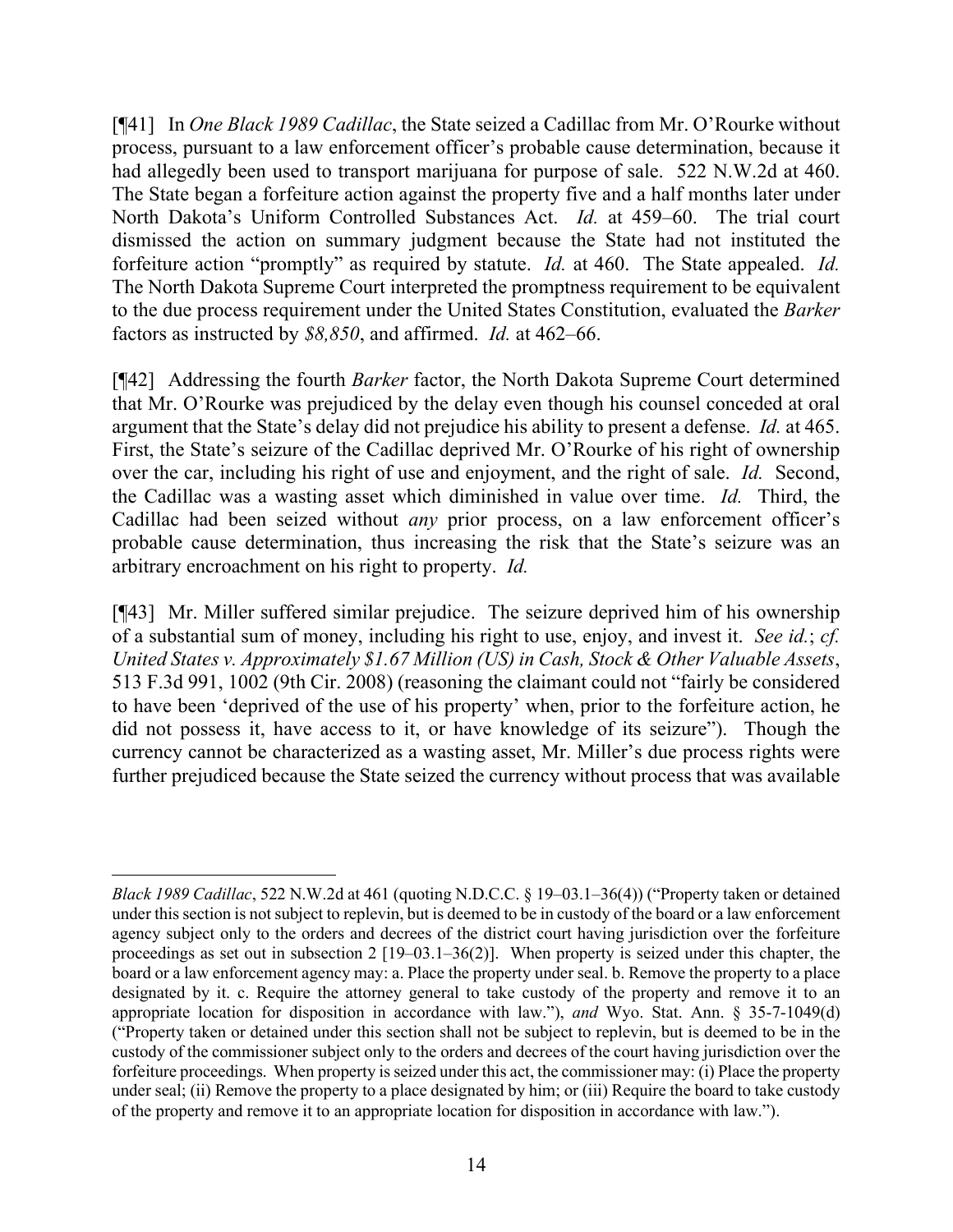under the 2013 statute,<sup>[7](#page-15-0)</sup> increasing the risk that the seizure was an arbitrary encroachment on his property right. *See One Black 1989 Cadillac*, 522 N.W.2d at 465.

# **E. Balancing**

[¶44] As noted above, the four-factor test is flexible: we balance Mr. Miller's interests against the State's "to assess whether the basic due process requirement of fairness has been satisfied," keeping in mind that no single factor is necessary or sufficient. *\$8,850*, 461 U.S. at 565, 103 S.Ct. at 2012. Here, the scale tips in Mr. Miller's favor, with the first and second factors weighing most heavily against the State. The delay was significant and the State's justification weak. "Although longer delays have been justified in prior cases under *Barker*, those delays have often been due to factors not present here—pending administrative and criminal proceedings, the claimant's own contributions to the delay, or because of the claimant's failure to timely demand return of the property." *Cremeans*, 2019 WL 5420256, at \*10 (discussing a twenty-month delay and collecting cases addressing delays of four and a half years, five years, and twenty-nine months).

[¶45] The remaining two factors carry less weight; however, because Mr. Miller objected to the delay and expressed his due process concerns, the third factor also weighs in his favor. As to the fourth factor, Mr. Miller suffered some prejudice under a fair reading of *\$8,850*. Because the State's lengthy delay resulted in large part from the its erroneous reliance on the one-year statute of limitations, the prejudice Mr. Miller did suffer was enough to tip the scale in his favor. *See Warner v. State*, 2001 WY 67, ¶ 15, 28 P.3d 21, 27 (Wyo. 2001) (quoting *Doggett v. United States*, 505 U.S. 647, 656–57, 112 S.Ct. 2686, 2693, 120 L.Ed.2d 520 (1992)) ("Between diligent prosecution and bad-faith delay, official

<span id="page-15-0"></span> $7$  The State's contention that "the money was not seized without any process" because the Attorney General made a pre-seizure probable cause finding is belied by the statute on which it relied to seize the currency. There is no question the State relied on  $\S 35$ -7-1049(b)(iii) to seize the currency. That provision expressly authorized a state law enforcement officer to seize property "without process" on the Attorney General's probable cause determination. Wyo. Stat. Ann. § 35-7-1049(b)(iii). By contrast, subsection (b) authorized a state law enforcement to seize property "upon process issued by a district court or district court commissioner having jurisdiction over the property." Wyo. Stat. Ann. § 35-7-1049(b). The Attorney General's determination could not afford Mr. Miller any form of meaningful or appropriate process under the circumstances where the Attorney General, unlike a district court or district court commissioner, was not a neutral party to the forfeiture action—he was at its helm. *See Vaughn v. State*, 2017 WY 29, ¶ 38, 391 P.3d 1086, 1097 (Wyo. 2017) (quoting *Crofts v. State ex rel. Dep't of Game & Fish*, 2016 WY 4, ¶ 27, 367 P.3d 619, 626 (Wyo. 2016)) ("To 'assess whether an individual was denied procedural due process, courts must engage in a two-step inquiry: (1) did the individual possess a protected interest such that the due process protections were applicable; and, if so, then (2) was the individual afforded an appropriate level of process.'"); *see also* Wyo. Stat. Ann. §§ 9-1-603 (LexisNexis 2019) (defining the general duties of the attorney general), 35-7-1003 (designating the attorney general as "commissioner of drugs and substances control"), 35-7-1049 (describing the attorney general's role in forfeiture proceedings). In fact, the State filed its complaint "by and through the Commissioner of Drugs and Substances Control" (i.e., the Attorney General), and sought the district court's authorization for the Attorney General to retain and dispose of the property as authorized by statute.